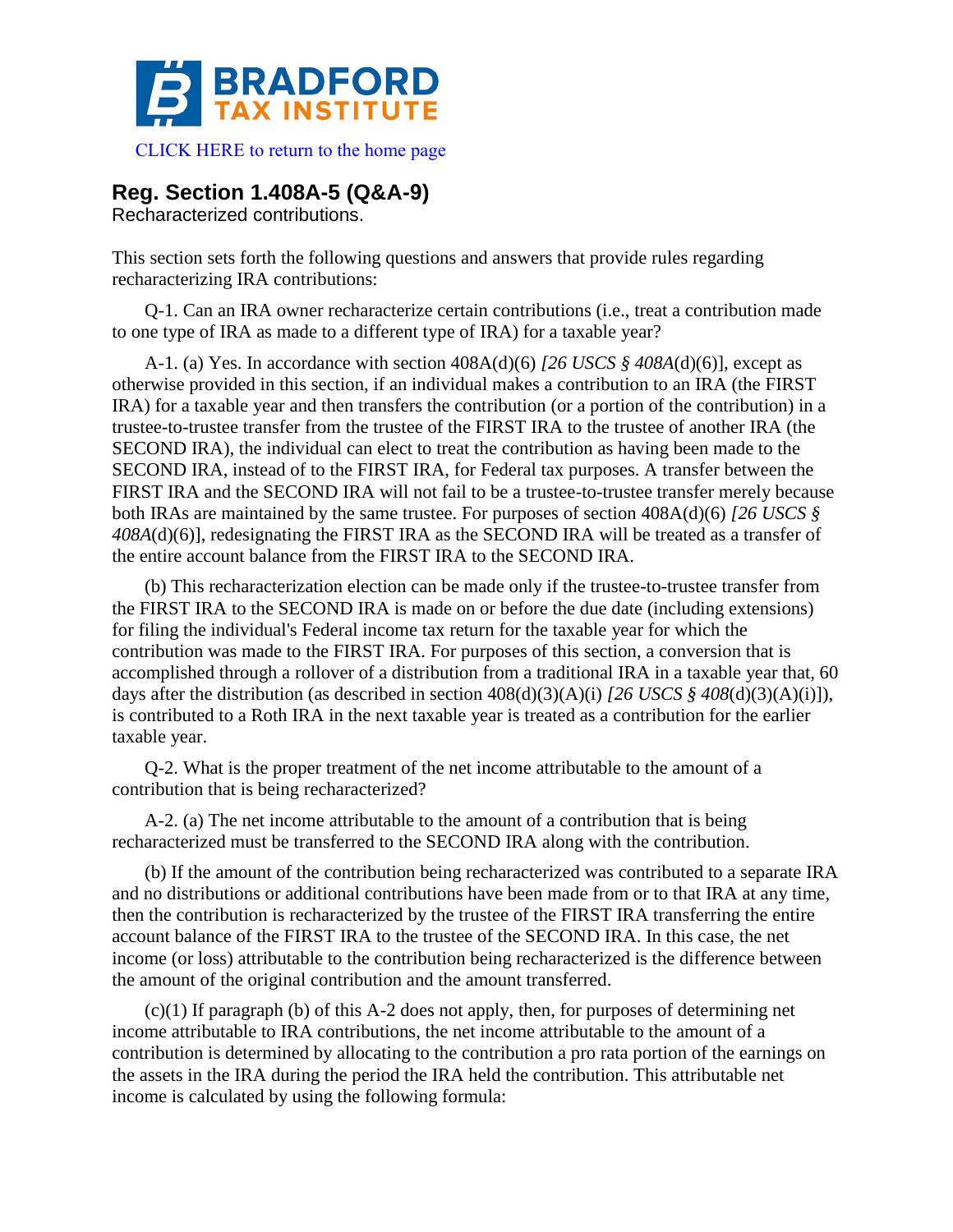(Adjusted Closing Balance - Adjusted Opening Balance)

## New Income = Contribution x --------------------------------- Adjusted Opening Balance

(2) For purposes of this paragraph (c), the following definitions apply:

(i) The term adjusted opening balance means the fair market value of the IRA at the beginning of the computation period plus the amount of any contributions or transfers (including the contribution that is being recharacterized pursuant to section 408A(d)(6) *[26 USCS § 408A*(d)(6)] and any other recharacterizations) made to the IRA during the computation period.

(ii) The term adjusted closing balance means the fair market value of the IRA at the end of the computation period plus the amount of any distributions or transfers (including contributions returned pursuant to section 408(d)(4) *[26 USCS § 408*(d)(4)] and recharacterizations of contributions pursuant to section 408A(d)(6) *[26 USCS § 408A*(d)(6)]) made from the IRA during the computation period.

(iii) The term computation period means the period beginning immediately prior to the time the particular contribution being recharacterized is made to the IRA and ending immediately prior to the recharacterizing transfer of the contribution. If a series of regular contributions was made to the IRA, and consecutive contributions in that series are being recharacterized, the computation period begins immediately prior to the time the first of the regular contributions being recharacterized was made.

(3) When an IRA asset is not normally valued on a daily basis, the fair market value of the asset at the beginning of the computation period is deemed to be the most recent, regularly determined, fair market value of the asset, determined as of a date that coincides with or precedes the first day of the computation period. In addition, solely for purposes of this paragraph (c), notwithstanding A-3 of this section, recharacterized contributions are taken into account for the period they are actually held in a particular IRA.

(4) In the case of an individual with multiple IRAs, the net income calculation is performed only on the IRA containing the particular contribution to be recharacterized, and that IRA is the IRA from which the recharacterizing transfer must be made.

(5) In the case of multiple contributions made to an IRA for a particular year that are eligible for recharacterization, the IRA owner can choose (by date and by dollar amount, not by specific assets acquired with those dollars) which contribution, or portion thereof, is to be recharacterized.

(6) The following examples illustrate the net income calculation under section 408A(d)(6) *[26 USCS § 408A*(d)(6)] and this paragraph:

Example 1. (i) On March 1, 2004, when her Roth IRA is worth \$ 80,000, Taxpayer A makes a \$ 160,000 conversion contribution to the Roth IRA. Subsequently, Taxpayer A discovers that she was ineligible to make a Roth conversion contribution in 2004 and so she requests that the \$ 160,000 be recharacterized to a traditional IRA pursuant to section 408A(d)(6) *[26 USCS § 408A*(d)(6)]. Pursuant to this request, on March 1, 2005, when the IRA is worth \$ 225,000, the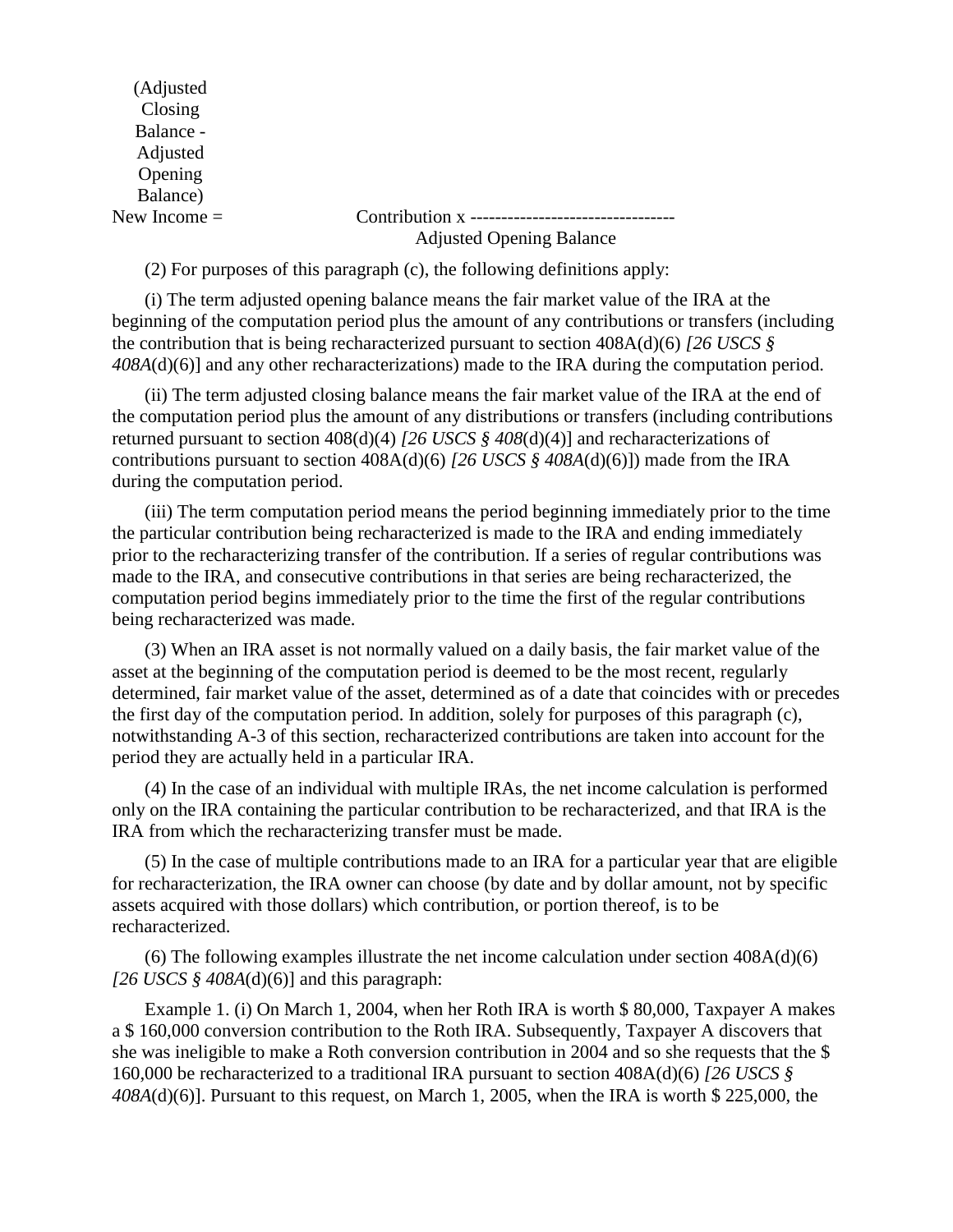Roth IRA trustee transfers to a traditional IRA the \$ 160,000 plus allocable net income. No other contributions have been made to the Roth IRA and no distributions have been made.

(ii) The adjusted opening balance is  $$ 240,000 [ $ 80,000 + $ 160,000]$  and the adjusted closing balance is \$ 225,000. Thus the net income allocable to the \$ 160,000 is - \$ 10,000 [\$ 160,000 x (\$ 225,000 - \$ 240,000) / \$ 240,000]. Therefore, in order to recharacterize the March 1, 2004, \$ 160,000 conversion contribution on March 1, 2005, the Roth IRA trustee must transfer from Taxpayer A's Roth IRA to her traditional IRA \$ 150,000 [\$ 160,000 - \$ 10,000].

Example 2. (i) On April 1, 2004, when her traditional IRA is worth \$ 100,000, Taxpayer B converts the entire amount, consisting of 100 shares of stock in ABC Corp. and 100 shares of stock in XYZ Corp., by transferring the shares to a Roth IRA. At the time of the conversion, the 100 shares of stock in ABC Corp. are worth \$ 50,000 and the 100 shares of stock in XYZ Corp. are also worth \$ 50,000. Taxpayer B decides that she would like to recharacterize the ABC Corp. shares back to a traditional IRA. However, B may choose only by dollar amount the contribution or portion thereof that is to be recharacterized. On the date of transfer, November 1, 2004, the 100 shares of stock in ABC Corp. are worth \$ 40,000 and the 100 shares of stock in XYZ Corp. are worth \$ 70,000. No other contributions have been made to the Roth IRA and no distributions have been made.

(ii) If B requests that \$ 50,000 (which was the value of the ABC Corp. shares at the time of conversion) be recharacterized, the net income allocable to the \$50,000 is \$5,000 [\$50,000 x (\$) 110,000 - \$ 100,000) / \$ 100,000]. Therefore, in order to recharacterize \$ 50,000 of the April 1, 2004, conversion contribution on November 1, 2004, the Roth IRA trustee must transfer from Taxpayer B's Roth IRA to a traditional IRA assets with a value of \$55,000 [\$50,000 + \$5,000].

(iii) If, on the other hand, B requests that \$ 40,000 (which was the value of the ABC Corp. shares on November 1) be recharacterized, the net income allocable to the \$ 40,000 is \$ 4,000 [\$ 40,000 x (\$ 110,000 - \$ 100,000) / \$ 100,000]. Therefore, in order to recharacterize \$ 40,000 of the April 1, 2004, conversion contribution on November 1, 2004, the Roth IRA trustee must transfer from Taxpayer B's Roth IRA to a traditional IRA assets with a value of \$ 44,000 [\$  $40,000 + $4,000$ .

(iv) Regardless of the amount of the contribution recharacterized, the determination of that amount (or of the net income allocable thereto) is not affected by whether the recharacterization is accomplished by the transfer of shares of ABC Corp. or of shares of XYZ Corp.

(7) This paragraph (c) applies for purposes of determining net income attributable to IRA contributions, made on or after January 1, 2004. For purposes of determining net income attributable to IRA contributions made before January 1, 2004, see paragraph (c) of this A-2 of § 1.408A-5 (as it appeared in the April 1, 2003, edition of 26 CFR part 1).

Q-3. What is the effect of recharacterizing a contribution made to the FIRST IRA as a contribution made to the SECOND IRA?

A-3. The contribution that is being recharacterized as a contribution to the SECOND IRA is treated as having been originally contributed to the SECOND IRA on the same date and (in the case of a regular contribution) for the same taxable year that the contribution was made to the FIRST IRA. Thus, for example, no deduction would be allowed for a contribution to the FIRST IRA, and any net income transferred with the recharacterized contribution is treated as earned in the SECOND IRA, and not the FIRST IRA.

Q-4. Can an amount contributed to an IRA in a tax-free transfer be recharacterized under A-1 of this section?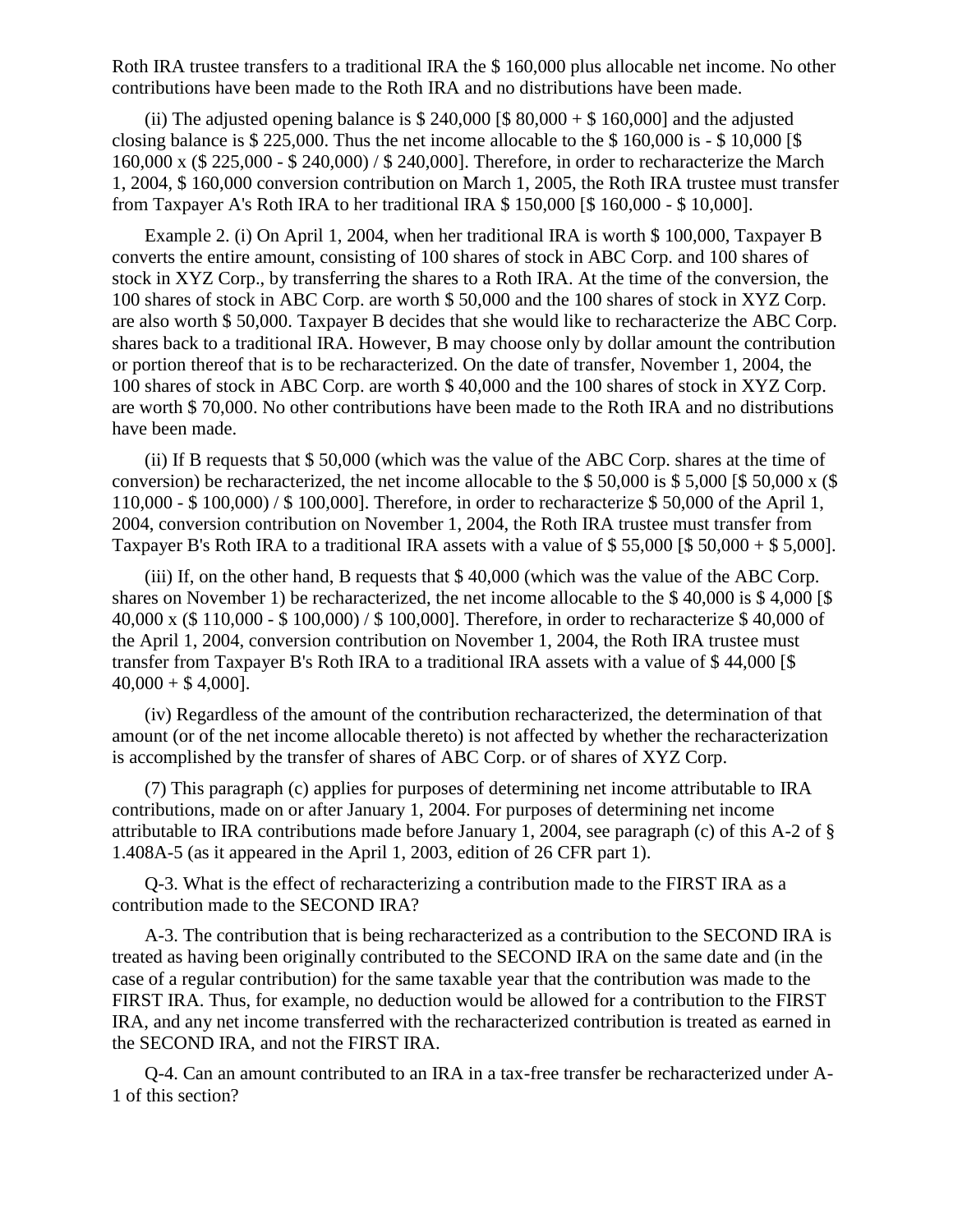A-4. No. If an amount is contributed to the FIRST IRA in a tax-free transfer, the amount cannot be recharacterized as a contribution to the SECOND IRA under A-1 of this section. However, if an amount is erroneously rolled over or transferred from a traditional IRA to a SIMPLE IRA, the contribution can subsequently be recharacterized as a contribution to another traditional IRA.

Q-5. Can an amount contributed by an employer under a SIMPLE IRA Plan or a SEP be recharacterized under A-1 of this section?

A-5. No. Employer contributions (including elective deferrals) under a SIMPLE IRA Plan or a SEP cannot be recharacterized as contributions to another IRA under A-1 of this section. However, an amount converted from a SEP IRA or SIMPLE IRA to a Roth IRA may be recharacterized under A-1 of this section as a contribution to a SEP IRA or SIMPLE IRA, including the original SEP IRA or SIMPLE IRA.

Q-6. How does a taxpayer make the election to recharacterize a contribution to an IRA for a taxable year?

A-6. (a) An individual makes the election described in this section by notifying, on or before the date of the transfer, both the trustee of the FIRST IRA and the trustee of the SECOND IRA, that the individual has elected to treat the contribution as having been made to the SECOND IRA, instead of the FIRST IRA, for Federal tax purposes. The notification of the election must include the following information: the type and amount of the contribution to the FIRST IRA that is to be recharacterized; the date on which the contribution was made to the FIRST IRA and the year for which it was made; a direction to the trustee of the FIRST IRA to transfer, in a trustee-to-trustee transfer, the amount of the contribution and net income allocable to the contribution to the trustee of the SECOND IRA; and the name of the trustee of the FIRST IRA and the trustee of the SECOND IRA and any additional information needed to make the transfer.

(b) The election and the trustee-to-trustee transfer must occur on or before the due date (including extensions) for filing the individual's Federal income tax return for the taxable year for which the recharacterized contribution was made to the FIRST IRA, and the election cannot be revoked after the transfer. An individual who makes this election must report the recharacterization, and must treat the contribution as having been made to the SECOND IRA, instead of the FIRST IRA, on the individual's Federal income tax return for the taxable year described in the preceding sentence in accordance with the applicable Federal tax forms and instructions.

(c) The election to recharacterize a contribution described in this A-6 may be made on behalf of a deceased IRA owner by his or her executor, administrator, or other person responsible for filing the final Federal income tax return of the decedent under section 6012(b)(1) *[26 USCS § 6012*(b)(1)].

Q-7. If an amount is initially contributed to an IRA for a taxable year, then is moved (with net income attributable to the contribution) in a tax-free transfer to another IRA (the FIRST IRA for purposes of A-1 of this section), can the tax-free transfer be disregarded, so that the initial contribution that is transferred from the FIRST IRA to the SECOND IRA is treated as a recharacterization of that initial contribution?

A-7. Yes. In applying section 408A(d)(6) *[26 USCS § 408A*(d)(6)], tax-free transfers between IRAs are disregarded. Thus, if a contribution to an IRA for a year is followed by one or more tax-free transfers between IRAs prior to the recharacterization, then for purposes of section 408A(d)(6) *[26 USCS § 408A*(d)(6)], the contribution is treated as if it remained in the initial IRA. Consequently, an individual may elect to recharacterize an initial contribution made to the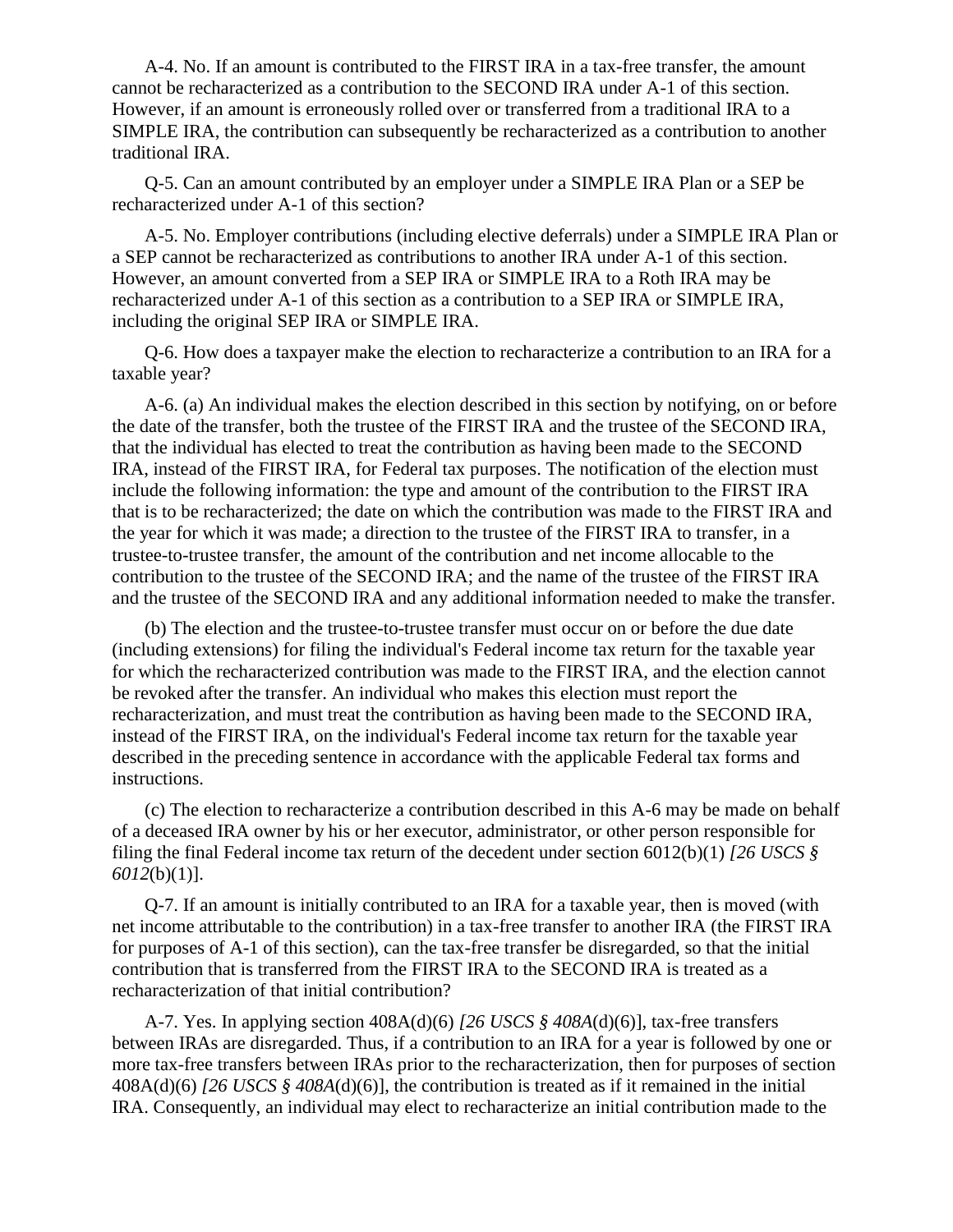initial IRA that was involved in a series of tax-free transfers by making a trustee-to-trustee transfer from the last IRA in the series to the SECOND IRA. In this case the contribution to the SECOND IRA is treated as made on the same date (and for the same taxable year) as the date the contribution being recharacterized was made to the initial IRA.

Q-8. If a contribution is recharacterized, is the recharacterization treated as a rollover for purposes of the one-rollover-per-year limitation of section 408(d)(3)(B) *[26 USCS § 408*(d)(3)(B)]?

A-8. No, recharacterizing a contribution underA-1 of this section is never treated as a rollover for purposes of the one-rollover-per-year limitation of section 408(d)(3)(B) *[26 USCS § 408*(d)(3)(B)], even if the contribution would have been treated as a rollover contribution by the SECOND IRA if it had been made directly to the SECOND IRA, rather than as a result of a recharacterization of a contribution to the FIRST IRA.

Q-9. If an IRA owner converts an amount from a traditional IRA to a Roth IRA and then transfers that amount back to a traditional IRA in a recharacterization, may the IRA owner subsequently reconvert that amount from the traditional IRA to a Roth IRA?

A-9. (a)(1) Except as otherwise provided in paragraph (b) of this A-9, an IRA owner who converts an amount from a traditional IRA to a Roth IRA during any taxable year and then transfers that amount back to a traditional IRA by means of a recharacterization may not reconvert that amount from the traditional IRA to a Roth IRA before the beginning of the taxable year following the taxable year in which the amount was converted to a Roth IRA or, if later, the end of the 30-day period beginning on the day on which the IRA owner transfers the amount from the Roth IRA back to a traditional IRA by means of a recharacterization (regardless of whether the recharacterization occurs during the taxable year in which the amount was converted to a Roth IRA or the following taxable year). Thus, any attempted reconversion of an amount prior to the time permitted under this paragraph (a)(1) is a failed conversion of that amount. However, see § 1.408A-4 A-3 for a remedy available to an individual who makes a failed conversion.

(2) For purposes of paragraph (a)(1) of this A-9, a failed conversion of an amount resulting from a failure to satisfy the requirements of  $\S$  1.408A-4 A-1(a) is treated as a conversion in determining whether an IRA owner has previously converted that amount.

(b)(1) An IRA owner who converts an amount from a traditional IRA to a Roth IRA during taxable year 1998 and then transfers that amount back to a traditional IRA by means of a recharacterization may reconvert that amount once (but no more than once) on or after November 1, 1998 and on or before December 31, 1998; the IRA owner may also reconvert that amount once (but no more than once) during 1999. The rule set forth in the preceding sentence applies without regard to whether the IRA owner's initial conversion or recharacterization of the amount occurred before, on, or after November 1, 1998. An IRA owner who converts an amount from a traditional IRA to a Roth IRA during taxable year 1999 that has not been converted previously and then transfers that amount back to a traditional IRA by means of a recharacterization may reconvert that amount once (but no more than once) on or before December 31, 1999. For purposes of this paragraph (b)(1), a failed conversion of an amount resulting from a failure to satisfy the requirements of § 1.408A-4 A-1(a) is not treated as a conversion in determining whether an IRA owner has previously converted that amount.

(2) A reconversion by an IRA owner during 1998 or 1999 for which the IRA owner is not eligible under paragraph (b)(1) of this A-9 will be deemed an excess reconversion (rather than a failed conversion) and will not change the IRA owner's taxable conversion amount. Instead, the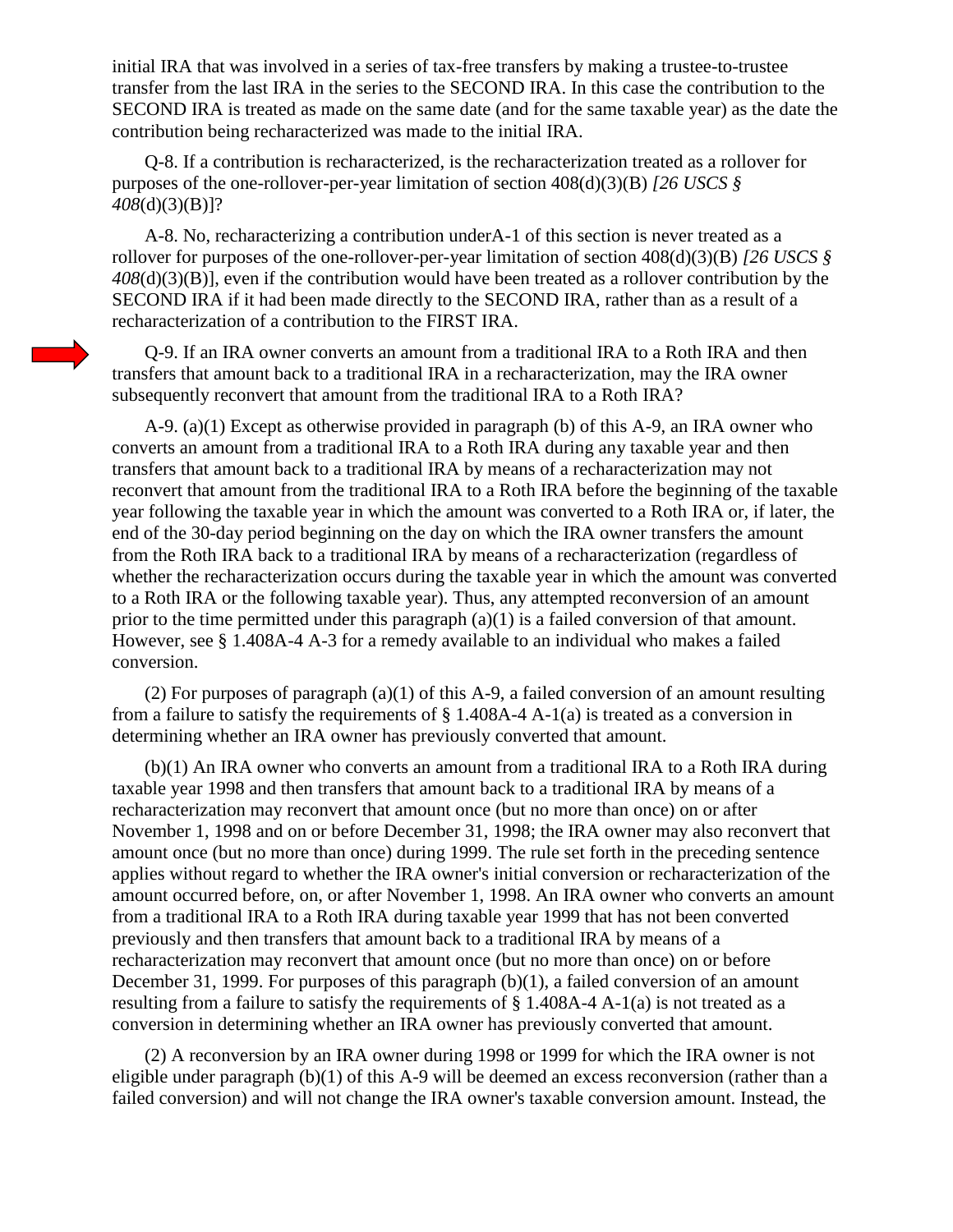excess reconversion and the last preceding recharacterization will not be taken into account for purposes of determining the IRA owner's taxable conversion amount, and the IRA owner's taxable conversion amount will be based on the last reconversion that was not an excess reconversion (unless, after the excess reconversion, the amount is transferred back to a traditional IRA by means of a recharacterization). An excess reconversion will otherwise be treated as a valid reconversion.

(3) For purposes of this paragraph (b), any reconversion that an IRA owner made before November 1, 1998 will not be treated as an excess reconversion and will not be taken into account in determining whether any later reconversion is an excess reconversion.

(c) In determining the portion of any amount held in a Roth IRA or a traditional IRA that an IRA owner may not reconvert under this A-9, any amount previously converted (or reconverted) is adjusted for subsequent net income thereon.

Q-10. Are there examples to illustrate the rules in this section?

A-10. The rules in this section are illustrated by the following examples:

Example 1. In 1998, Individual C converts the entire amount in his traditional IRA to a Roth IRA. Individual C thereafter determines that his modified AGI for 1998 exceeded \$ 100,000 so that he was ineligible to have made a conversion in that year. Accordingly, prior to the due date (plus extensions) for filing the individual's Federal income tax return for 1998, he decides to recharacterize the conversion contribution. He instructs the trustee of the Roth IRA (FIRST IRA) to transfer in a trustee-to-trustee transfer the amount of the contribution, plus net income, to the trustee of a new traditional IRA (SECOND IRA). The individual notifies the trustee of the FIRST IRA and the trustee of the SECOND IRA that he is recharacterizing his IRA contribution (and provides the other information described in A-6 of this section). On the individual's Federal income tax return for 1998, he treats the original amount of the conversion as having been contributed to the SECOND IRA and not the Roth IRA. As a result, for Federal tax purposes, the contribution is treated as having been made to the SECOND IRA and not to the Roth IRA. The result would be the same if the conversion amount had been transferred in a tax-free transfer to another Roth IRA prior to the recharacterization.

Example 2. In 1998, an individual makes a \$ 2,000 regular contribution for 1998 to his traditional IRA (FIRST IRA). Prior to the due date (plus extensions) for filing the individual's Federal income tax return for 1998, he decides that he would prefer to contribute to a Roth IRA instead. The individual instructs the trustee of the FIRST IRA to transfer in a trustee-to-trustee transfer the amount of the contribution, plus attributable net income, to the trustee of a Roth IRA (SECOND IRA). The individual notifies the trustee of the FIRST IRA and the trustee of the SECOND IRA that he is recharacterizing his \$ 2,000 contribution for 1998 (and provides the other information described in A-6 of this section). On the individual's Federal income tax return for 1998, he treats the \$ 2,000 as having been contributed to the Roth IRA for 1998 and not to the traditional IRA. As a result, for Federal tax purposes, the contribution is treated as having been made to the Roth IRA for 1998 and not to the traditional IRA. The result would be the same if the conversion amount had been transferred in a tax-free transfer to another traditional IRA prior to the recharacterization.

Example 3. The facts are the same as in Example 2, except that the \$ 2,000 regular contribution is initially made to a Roth IRA and the recharacterizing transfer is made to a traditional IRA. On the individual's Federal income tax return for 1998, he treats the \$ 2,000 as having been contributed to the traditional IRA for 1998 and not the Roth IRA. As a result, for Federal tax purposes, the contribution is treated as having been made to the traditional IRA for